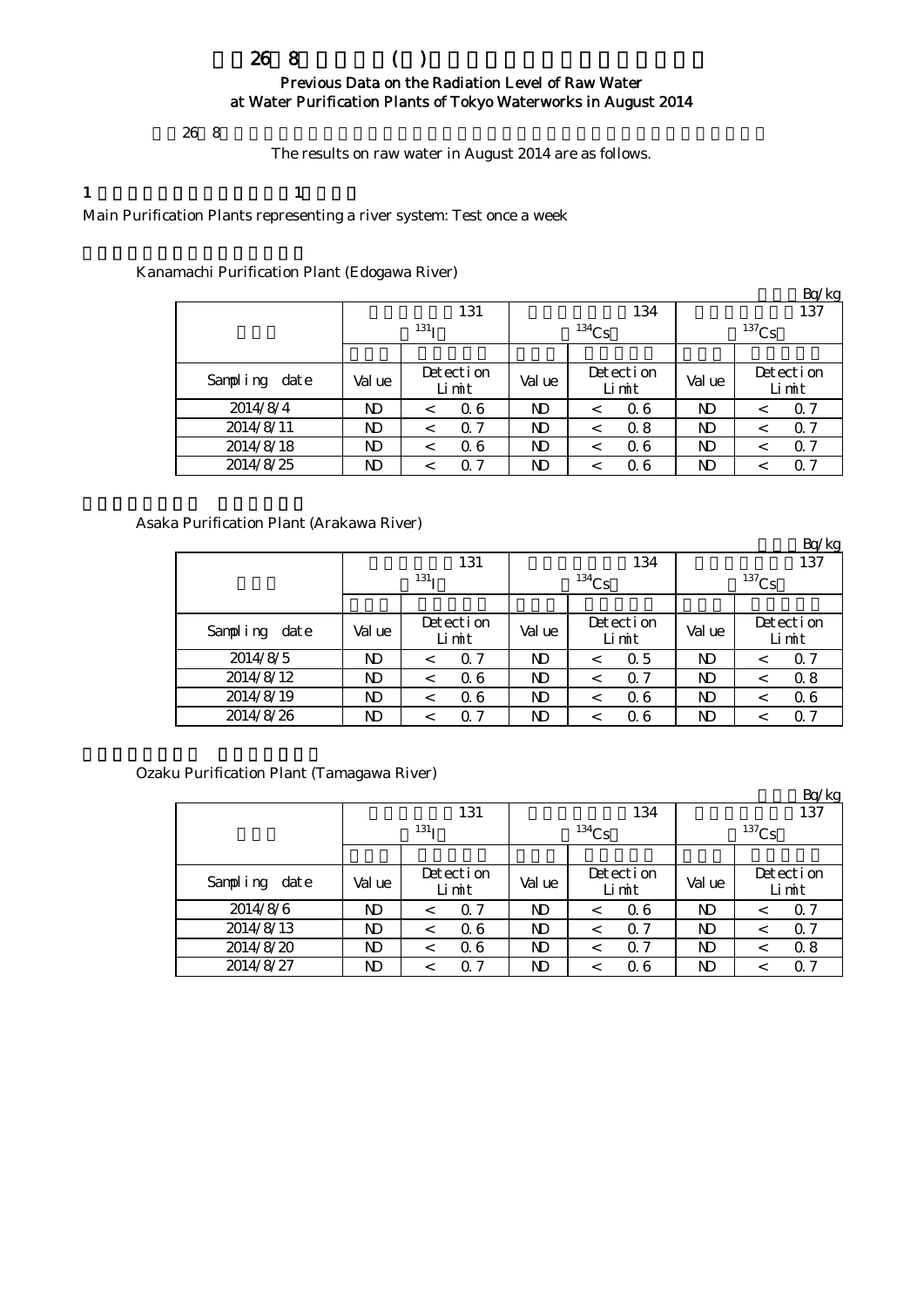|               |        |                    |              |                    |          | Bq/kg              |  |
|---------------|--------|--------------------|--------------|--------------------|----------|--------------------|--|
|               |        | 131                |              | 134                |          | 137                |  |
|               |        | 131 <sub>T</sub>   |              | $134$ Cs           | $137$ Cs |                    |  |
|               |        |                    |              |                    |          |                    |  |
| Sampling date | Val ue | Detection<br>Limit | Val ue       | Detection<br>Limit | Val ue   | Detection<br>Limit |  |
| 2014/8/7      | ND     | 06<br>$\,<\,$      | ND           | $\Omega$ 7         | ND       | 0.8<br><           |  |
| 2014/8/14     | ND     | 0.7<br>$\,<\,$     | $\mathbf{D}$ | $\alpha$ 7<br><    | ND       | 06<br><            |  |
| 2014/8/21     | ND     | 0.7<br>$\,<$       | $\mathbf{D}$ | $\Omega$ 7         | ND       | 0.8<br><           |  |
| 2014/8/28     | ND     | 06<br><            | ND           | 06                 | ND       | Q 7                |  |

Nagasawa Purification Plant (Sagamigawa River)

|                  |              |                    |                |                       |                 | Bq/kg              |  |  |
|------------------|--------------|--------------------|----------------|-----------------------|-----------------|--------------------|--|--|
|                  |              | 131                |                | 134                   | 137<br>$137$ Cs |                    |  |  |
|                  |              | 131 <sub>T</sub>   |                | $134$ Cs              |                 |                    |  |  |
|                  |              |                    |                |                       |                 |                    |  |  |
| Sampling<br>date | Val ue       | Detection<br>Limit | Val ue         | Detection<br>Limit    | Val ue          | Detection<br>Limit |  |  |
| 2014/8/1         | <b>ND</b>    | 0.7<br>$\,<\,$     | ND.            | 06<br>$\,<\,$         | ND              | 0.7<br>$\,<\,$     |  |  |
| 2014/8/8         | <b>ND</b>    | 0.7<br>$\,<\,$     | ND             | $\Omega$ 7<br>$\,<\,$ | ND              | 0.7<br>$\,<\,$     |  |  |
| 2014/8/15        | $\mathbf{D}$ | 0.7<br>$\,<\,$     | <b>ND</b>      | 06<br>$\,<\,$         | ND              | 0.7<br>$\,<\,$     |  |  |
| 2014/8/22        | ND           | 0.7<br><           | ND             | $\Omega$ 7<br>$\,<\,$ | ND              | 06<br>$\,<\,$      |  |  |
| 2014/8/29        | ND           | 0.7<br>$\,<\,$     | N <sub>D</sub> | 06<br>$\,<\,$         | ND              | 0.7<br>$\,<\,$     |  |  |

#### 2  $1$

Other Main Purification Plants: Test mostly once a month

|                      |                          |                   |              |                    |     |                |                    |     |              |          | Bq/kg              |  |
|----------------------|--------------------------|-------------------|--------------|--------------------|-----|----------------|--------------------|-----|--------------|----------|--------------------|--|
|                      |                          |                   | 131          |                    |     |                |                    | 134 | 137          |          |                    |  |
|                      |                          |                   |              | $^{131}I$          |     |                | $134$ Cs           |     |              | $137$ Cs |                    |  |
|                      |                          |                   |              |                    |     |                |                    |     |              |          |                    |  |
| Monitoring<br>poi nt | <b>Vater</b><br>resource | Sampling<br>dat e | Val ue       | Detection<br>Limit |     | Val ue         | Detection<br>Limit |     | Val ue       |          | Detection<br>Limit |  |
| Misato               | Edogava<br>River         | 2014/8/5          | $\mathbf{N}$ | $\lt$              | 06  | $\mathbf{N}$   | $\,<$              | 0.8 | N)           | $\lt$    | 0.6                |  |
| Misono               | Arakawa<br>River         | 2014/8/5          | $\mathbf{N}$ | $\lt$              | 0.7 | $\mathbf{N}$   | $\,<$              | 06  | N)           | $\lt$    | 0.7                |  |
| Kinuta               | Tanagawa<br>Ri ver       | 2014/8/6          | $\mathbf{N}$ | $\lt$              | 0.8 | $\mathbf{N}$   | $\,<$              | 0.7 | N)           | $\,<$    | $\mathbf{1}$       |  |
| Sakai                | Tanagawa<br>Ri ver       | 2014/8/7          | $\mathbf{N}$ | $\lt$              | 0.7 | N <sub>D</sub> | $\,<$              | 06  | $\mathbf{D}$ | $\,<$    | 0.7                |  |
| Kinutashimo          | Tanagawa<br>River        | 2014/8/13         | $\mathbf{N}$ | $\lt$              | 0.7 | $\mathbf{N}$   | $\,<$              | 0.8 | N)           | $\,<$    | 0.8                |  |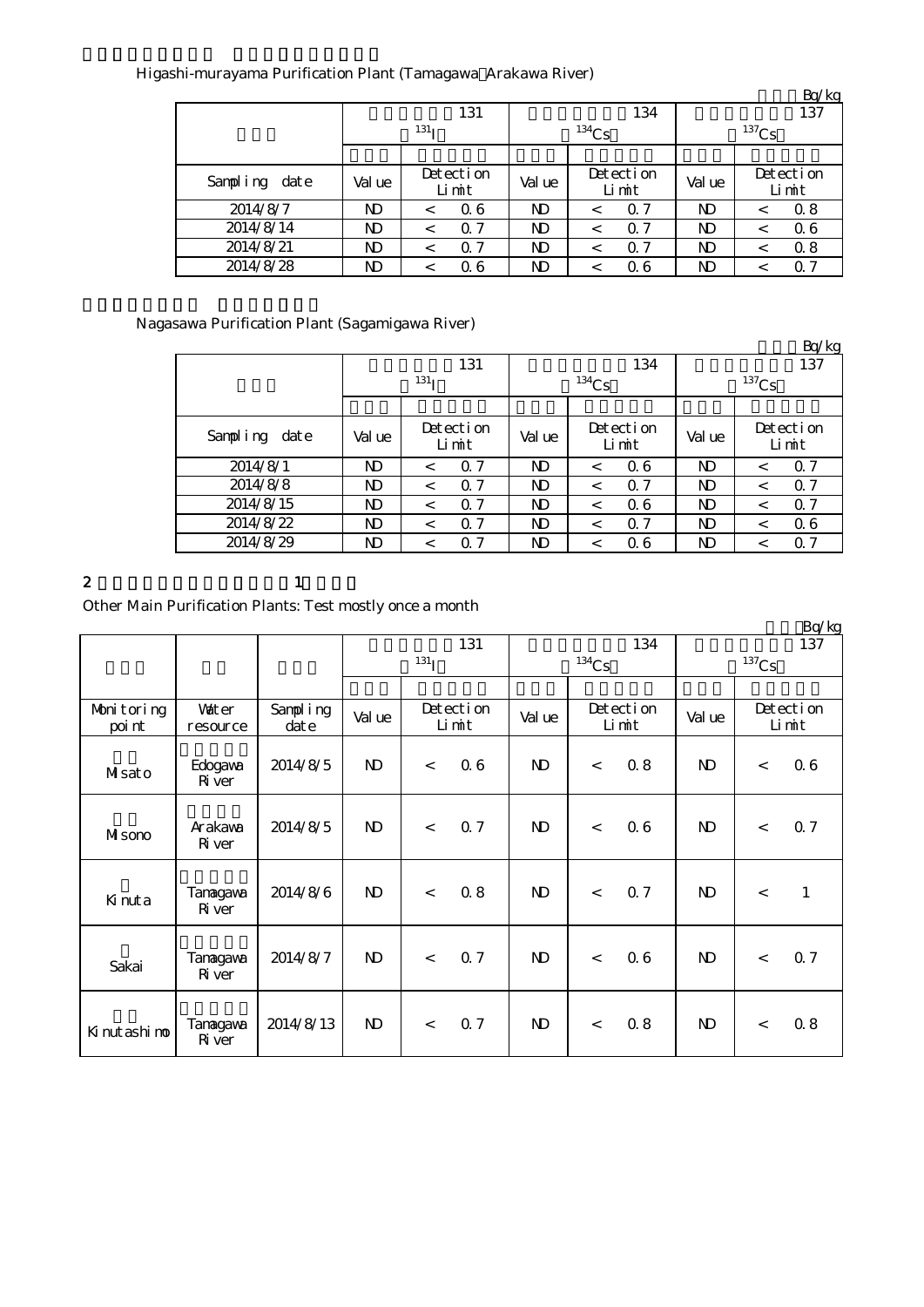Water purification plants using surface water, subsoil water, or shallow well water in Tama Area: Test mostly once a month

|                  |                   |                         |                          |                    |                            |                          |     |                            |       | Bq/kg              |
|------------------|-------------------|-------------------------|--------------------------|--------------------|----------------------------|--------------------------|-----|----------------------------|-------|--------------------|
|                  |                   | 131<br>131 <sub>I</sub> |                          |                    | 134<br>$^{134}\mathrm{Cs}$ |                          |     | 137<br>$^{137}\mathrm{Cs}$ |       |                    |
|                  |                   |                         |                          |                    |                            |                          |     |                            |       |                    |
| Monitoring point | Sampling<br>dat e | Val ue                  |                          | Detection<br>Limit |                            | Detection<br>Limit       |     | Val ue                     |       | Detection<br>Limit |
| Tokura           | 2014/8/11         | $\mathbf{N}$            | $\,<\,$                  | 0.8                | $\mathbf{N}$               | $\overline{\phantom{a}}$ | 0.7 | $\mathbf{N}$               | $\lt$ | 0.7                |
| <b>Qtsu</b>      | 2014/8/11         | $\mathbf{N}$            | $\,<$                    | 0.8                | $\mathbf{N}$               | $\overline{\phantom{a}}$ | 06  | $\mathbf{N}$               | $\lt$ | 0.5                |
| N ppara          | 2014/8/13         | $\mathbf{N}$            | $\lt$                    | 0.7                | $\mathbf{D}$               | $\lt$                    | 0.7 | $\mathbf{N}$               | $\lt$ | $0.5\,$            |
| H kawa           | 2014/8/13         | N <sub>D</sub>          | $\,<\,$                  | 0.8                | $\mathbf{N}$               | $\,<$                    | 06  | $\mathbf{N}$               | $\,<$ | 06                 |
| Tanasawa         | 2014/8/19         | $\mathbf{N}$            | $\,<$                    | 0.7                | $\mathbf{N}$               | $\,<$                    | 06  | $\mathbf{N}$               | $\lt$ | 0.7                |
| <b>G</b> aba     | 2014/8/19         | $\mathbf{N}$            | $\,<$                    | 0.7                | $\mathbf{N}$               | $\overline{\phantom{a}}$ | 0.7 | $\mathbf{N}$               | $\lt$ | 0.6                |
| Fukasawa         | 2014/8/20         | $\mathbf{N}$            | $\lt$                    | 0.7                | $\mathbf{N}$               | $\overline{\phantom{a}}$ | 0.7 | $\mathbf{N}$               | $\,<$ | $0.8\,$            |
| <b>Ogouchi</b>   | 2014/8/25         | $\mathbf{N}$            | $\,<\,$                  | $0.7\,$            | $\mathbf{D}$               | $\,<$                    | 0.7 | $\mathbf{N}$               | $\lt$ | 0.7                |
| Hmura            | 2014/8/25         | $\mathbf{N}$            | $\overline{\phantom{a}}$ | 0.7                | $\mathbf{N}$               | $\,<\,$                  | 0.7 | $\mathbf{N}$               | $\lt$ | 0.6                |

#### surface water

#### subsoil water

|                  |                   |              |                    | 131 |              |                          | 134 | $D(y)$ $R$<br>137 |          |                    |  |
|------------------|-------------------|--------------|--------------------|-----|--------------|--------------------------|-----|-------------------|----------|--------------------|--|
|                  |                   |              | $^{131}$ I         |     |              | $134$ Cs                 |     |                   | $137$ Cs |                    |  |
|                  |                   |              |                    |     |              |                          |     |                   |          |                    |  |
| Monitoring point | Sampling<br>dat e | Value        | Detection<br>Limit |     | Val ue       | Detection<br>Limit       |     | Val ue            |          | Detection<br>Limit |  |
| Chi gasedai ni   | 2014/8/12         | <b>ND</b>    | $\,<$              | 0.7 | $\mathbf{D}$ | $\,<$                    | 06  | $\mathbf{D}$      | $\,<$    | 0.6                |  |
| H nat awada      | 2014/8/12         | $\mathbf{D}$ | $\lt$              | 0.7 | $\mathbf{D}$ | $\lt$                    | 0.5 | $\mathbf{D}$      | $\,<$    | 0.8                |  |
| Nari ki          | 2014/8/18         | <b>ND</b>    | $\,<\,$            | 0.7 | $\mathbf{D}$ | $\lt$                    | 0.5 | $\mathbf{D}$      | $\,<$    | 0.8                |  |
| Fut anat ao      | 2014/8/18         | $\mathbf{D}$ | $\lt$              | 0.7 | $\mathbf{D}$ | $\overline{\phantom{a}}$ | 06  | $\mathbf{D}$      | $\lt$    | 0.8                |  |
| Savai dai i chi  | 2014/8/26         | $\mathbf{D}$ | $\lt$              | 0.7 | <b>ND</b>    | $\overline{\phantom{a}}$ | 0.7 | $\mathbf{D}$      | $\lt$    | 0.6                |  |
| Sawai dai ni     | 2014/8/26         | <b>ND</b>    | $\,<$              | 0.8 | $\mathbf{D}$ | $\overline{\phantom{a}}$ | 0.7 | $\mathbf{D}$      | $\,<$    | 0.7                |  |
| Takat suki       | 2014/8/27         | $\mathbf{D}$ | $\,<$              | 0.7 | $\mathbf{D}$ | $\lt$                    | 0.7 | $\mathbf{D}$      | $\,<$    | 0.8                |  |
| MItakesann       | 2014/8/27         | $\mathbf{D}$ | $\lt$              | 0.7 | $\mathbf{D}$ | $\lt$                    | 0.7 | $\mathbf{D}$      | $\,<$    | 0.7                |  |

 $Br/kg$